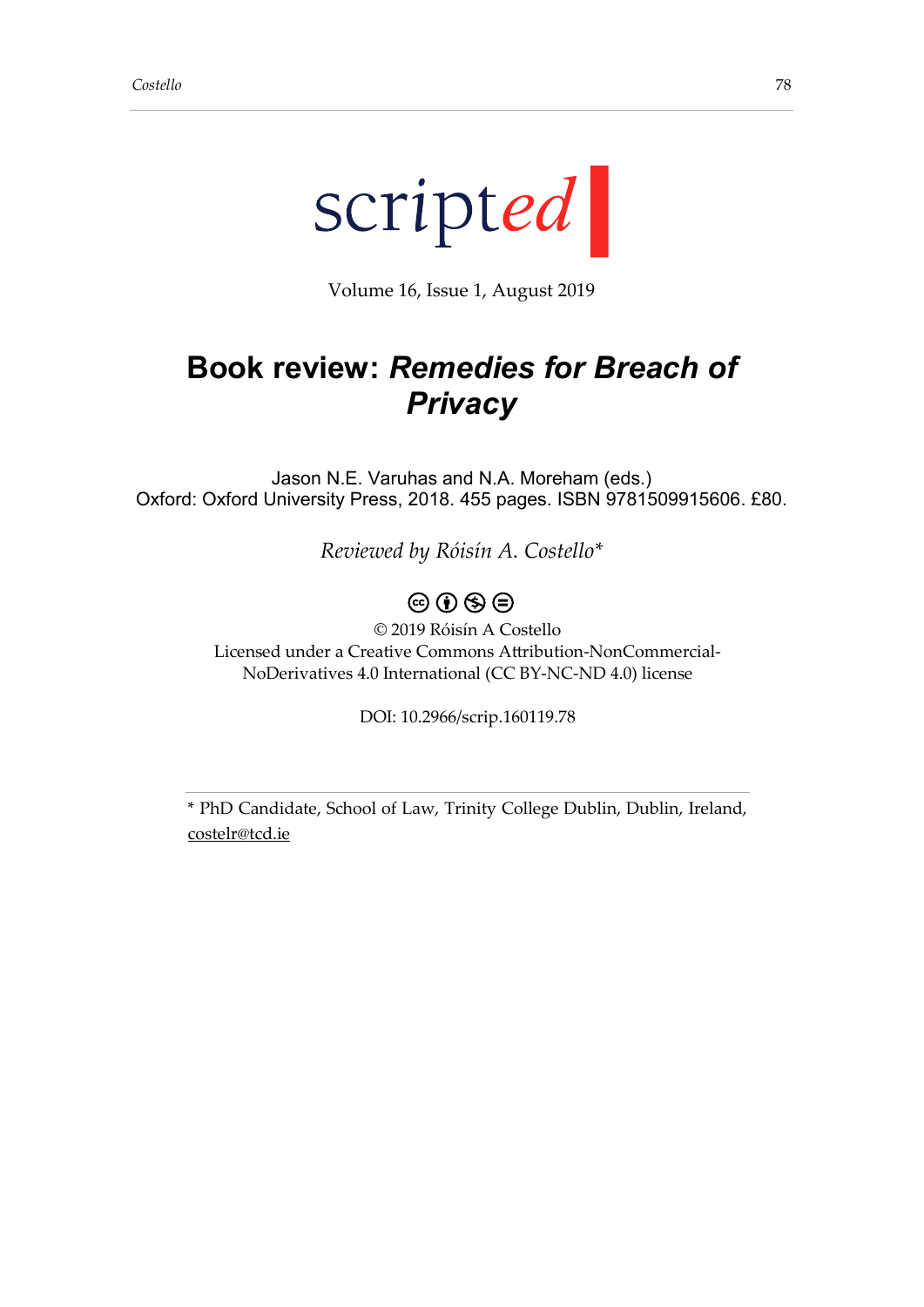The law of privacy has developed rapidly over the course of the last two decades as a result not only of technological developments, but also rapid social change. Simultaneously the courts have been asked with increasing frequency to determine the applicable civil remedies, raising profound issues of classification which implicate principles of private law, fundamental rights, and the rule of law.

The examples in this edited volume which are based on papers presented at the International Workshop on Remedies for Breach of Privacy held in Melbourne in December 2016 examine the remedial jurisprudence which has proliferated in response to these privacy actions in common law and equity in England and Wales, the United States, Australia and New Zealand.

The comparative element of the collection remains fragmented between the respective contributions making the collection more suited to a reader with an existing grounding in the law of the jurisdictions examined. Nevertheless, the collection provides a diverse range of views on the judicial classification, and remedial implications, of privacy actions which will prove useful to those wishing to refresh, or expand, their familiarity with remedial developments in privacy within the common law world.

A text examining remedial jurisprudence in privacy actions is overdue, and the area has been characterised by a paucity of substantive engagement with privacy remedies – a state of affairs the editors attribute to the novelty of such claims and the location of privacy at the intersection of public and private law. Indeed, it is notable that even this volume largely dispenses with public law considerations – an understandably necessary limitation given the single volume.

In the first substantive chapter, Sir Michael Tugendhat, a leading figure in the judicial development of the law of privacy in England and Wales, offers an analysis of the law and practice of privacy injunctions in that jurisdiction.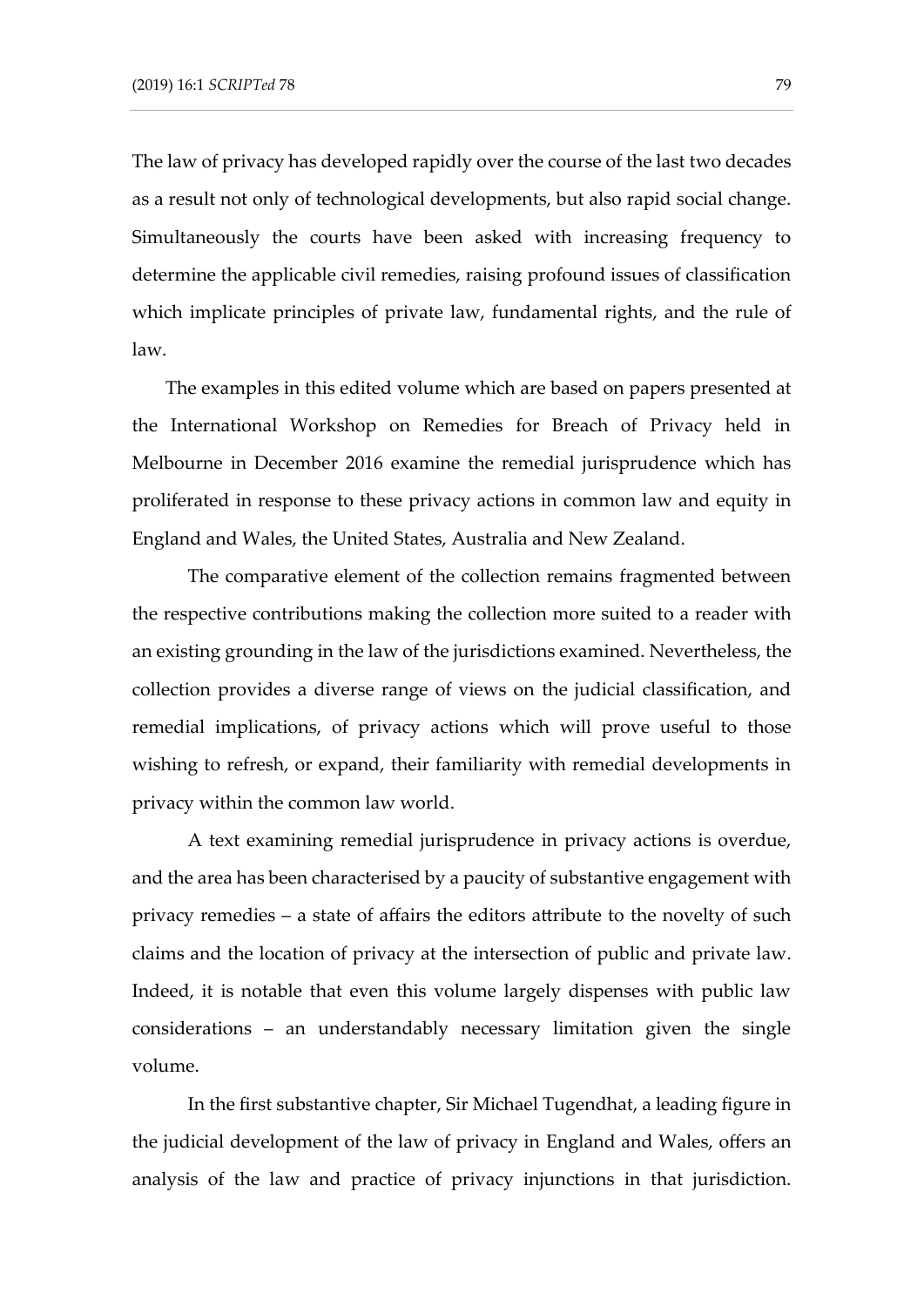Tugendhat LJ focuses in particular on pre-publication injunctions through the lens of the decision in *PJS v News Group Newspapers Ltd*<sup>1</sup> and charts the emergence of super injunctions as well as the attendant misconceptions which have accompanied their development.

The chapter goes on to emphasises the Rule of Law as the fundamental consideration in granting injunctive relief, specifically focusing on the constitutional context in the UK, though the argument in this portion is dealt with summarily and bears further examination.

David Partlett's contribution which considers prior restraint in the United States sketches a landscape in stark contrast to that in England and Wales. The US has traditionally disfavoured prior restraints as a result of the primacy afforded to First Amendment jurisprudence. Examining Prosser's quadripartite division of privacy torts,<sup>2</sup> subsequently adopted by the *Restatement (Second) of Torts*, Partlett provides a succinct overview of the current US remedial approaches noting that the vitality of US privacy law, despite its apparent robustness, is fragile - qualified by tentative judicial approaches to remedies, highly specific protections and the dominance of free speech. It remains to be seen whether current calls for a federal US Privacy Act will strengthen or further compromise this landscape.

Examining the Canadian position, Jeff Berryman's chapter examines the challenges posed by cases in which plaintiffs seek injunctions removing information from the Internet including the extra-territorial potentials of court orders. Berryman traces Ontario's 2012 development of a tort of intrusion upon seclusion in *Jones v Tsige*<sup>3</sup> and the subsequent reception of privacy actions in

-

<sup>1</sup> [2016] UKSC 26.

<sup>2</sup> See William L. Prosser, "Privacy" (1960) 48 *California Law Review* 383.

<sup>3</sup> [2012] ONCA 32.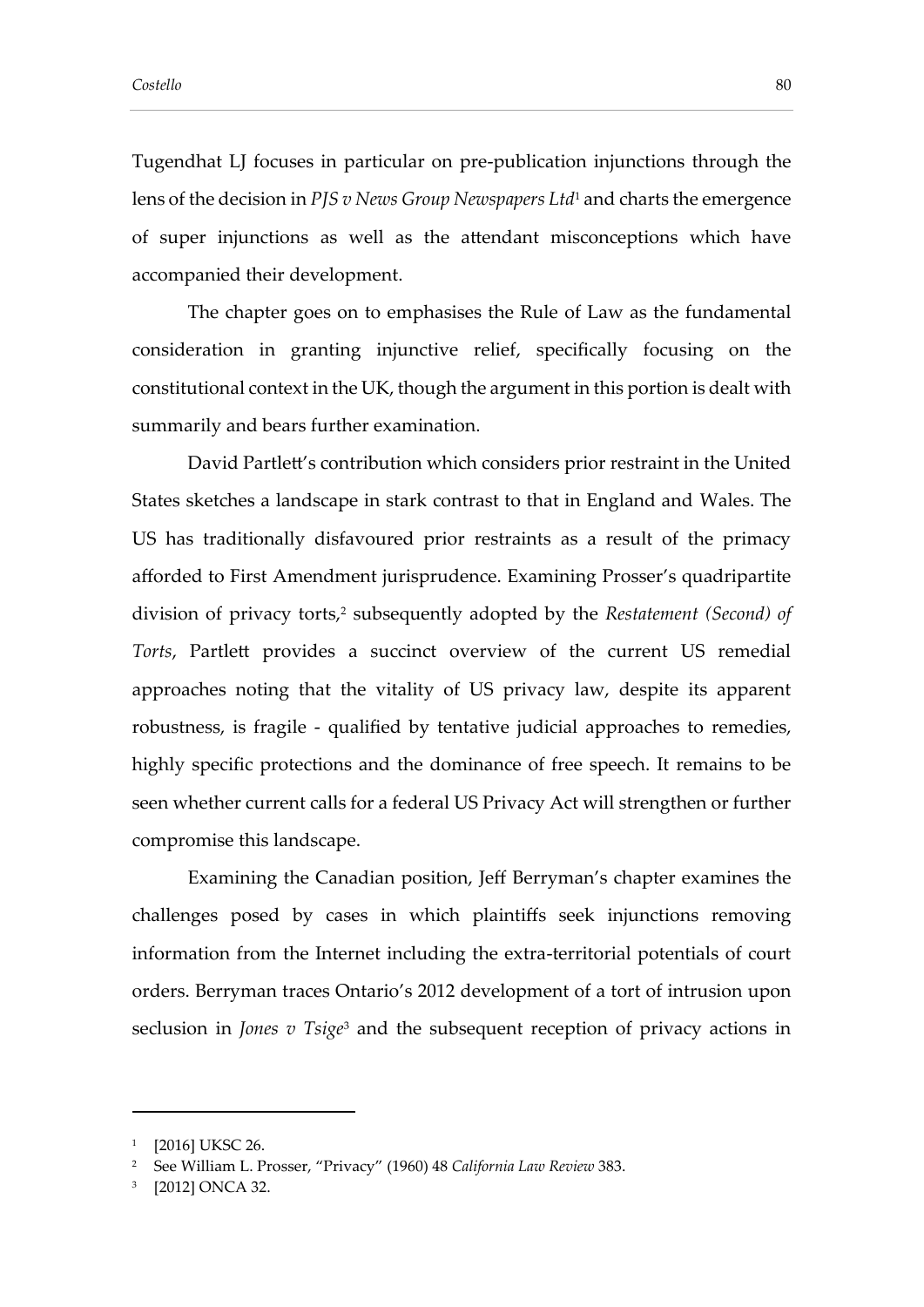Canada's other provinces and territories through the lens of the continuing struggles on the part of the judiciary to assess the suitability of injunctive relief.

#### **1 Damages**

In their respective chapters both Varuhas and Moreham support the availability of compensatory awards absent factual loss. Varuhas argues compensatory damages are best conceptualised as normative damages as they do not respond to a factual loss but rather compensate a loss to give effect to the protective or vindicatory policies that underpin the creation of fundamental rights – including privacy.

Normative damages have long been available in the context of other basic rights including per se torts and Varuhas argues by analogy, and in light of the decision in *Gulati v MGN Ltd* 4 that such damages should also be available for breach of privacy.

In a chapter whose arguments are consistent with those of Varuhas, Moreham explores the conceptual nature of damages for loss of privacy and argues that the availability of compensatory damages is consistent with existing understandings of the nature of privacy in English law. Moreham argues compensatory damages should be understood as remedying the loss of dignity and autonomy interests inherent in all breaches of privacy, the protection of which acts as the justification for the right itself.

In contrast, Robert Stevens and Eric Descheemaeker in their contributions oppose the availability of compensatory awards for breach of privacy. Stevens, in a separate publication, <sup>5</sup> has argued that damages awarded in the absence of

-

<sup>4</sup> [2015] EWHC 1482 (Ch).

<sup>5</sup> Robert Stevens, *Torts and Rights* (Oxford University Press, 2007).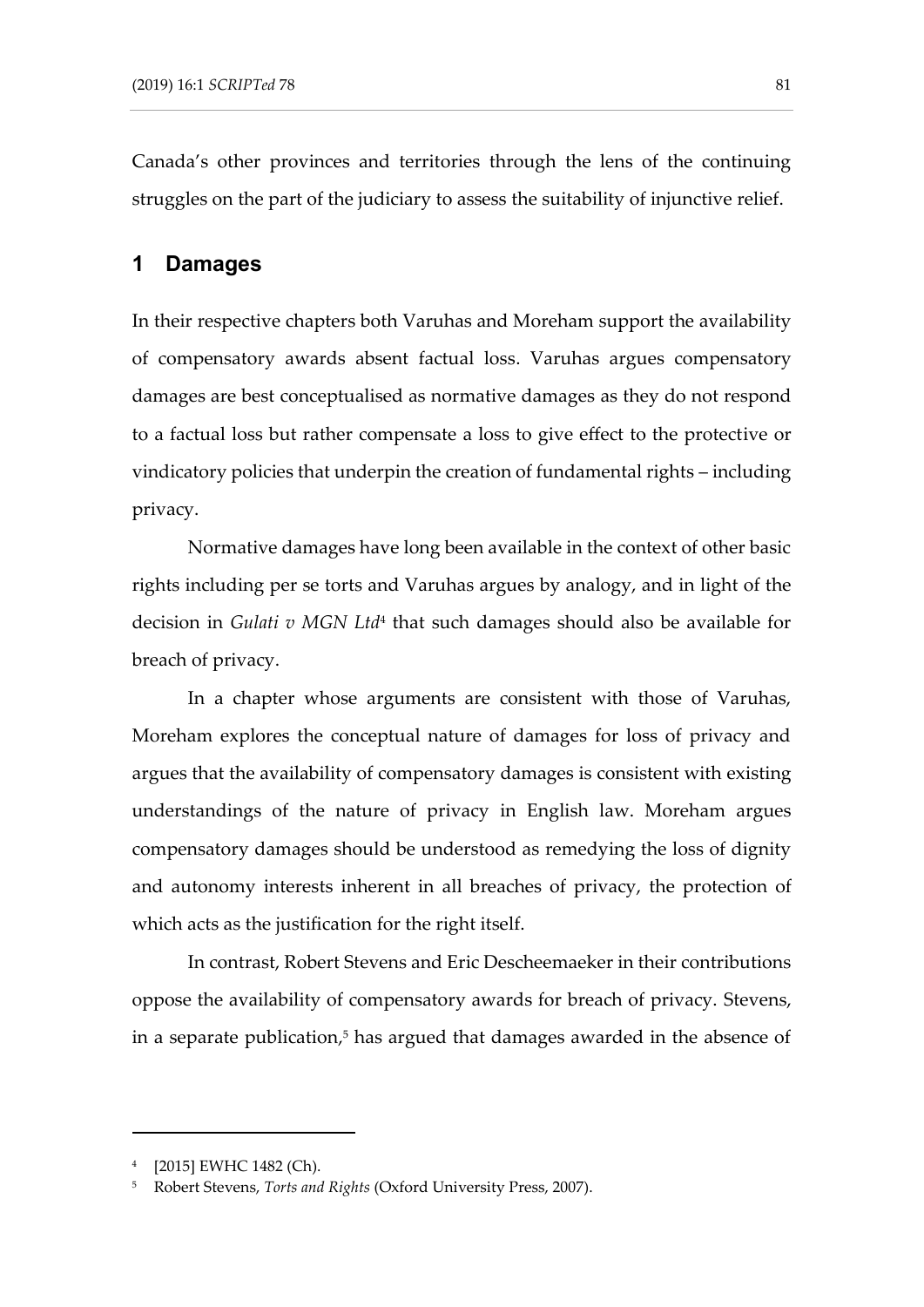loss in tort are distinct from compensatory damages and are best explained as substitutive - a second-best for performance of the primary obligation. Drawing on this work, Stevens reflects sceptically on the incremental development of privacy actions in English law and critiques the courts' current articulation and approach to damages, though he does not definitively articulate whether privacy actions ought to endure as equitable or common law claims.

Descheemaeker is also critical of recent developments viewing it as incoherent within the emerging law of privacy to permit recovery of compensatory damages for both the violation of the right itself and the intangible consequential harms that follow the violation. Descheemaeker argues, as does Stevens, that these are alternative rather than cumulative bases for damages - a differentiation English courts have thus far failed to clarify.

Richardson, Neave and Rivette in their contribution adopt a more claimant friendly argument, contending that mental harm is, and ought to be, a recoverable head of loss in privacy actions (whether in equity or common law) in light of the close nexus between loss of privacy and the mental harm that a person may suffer as a result.

McDonald and Rolph in their contribution are ultimately sympathetic to this argument but focus specifically in their chapter on the remedial consequences of classifying wrongful misuse of private information as a tortious rather than equitable action. They argue that issues resulting from classification have been inadequately addressed, though the authors content themselves with drawing largely on issues which have been identified by the courts in previous decisions in their assessment.

PG Turner in his contribution contends equity is ill-equipped to protect against the personal harms, including mental distress, involved in infringements of privacy and views it as more rational and more coherent to house protection of privacy within the law of torts as, unlike other obligations for which equity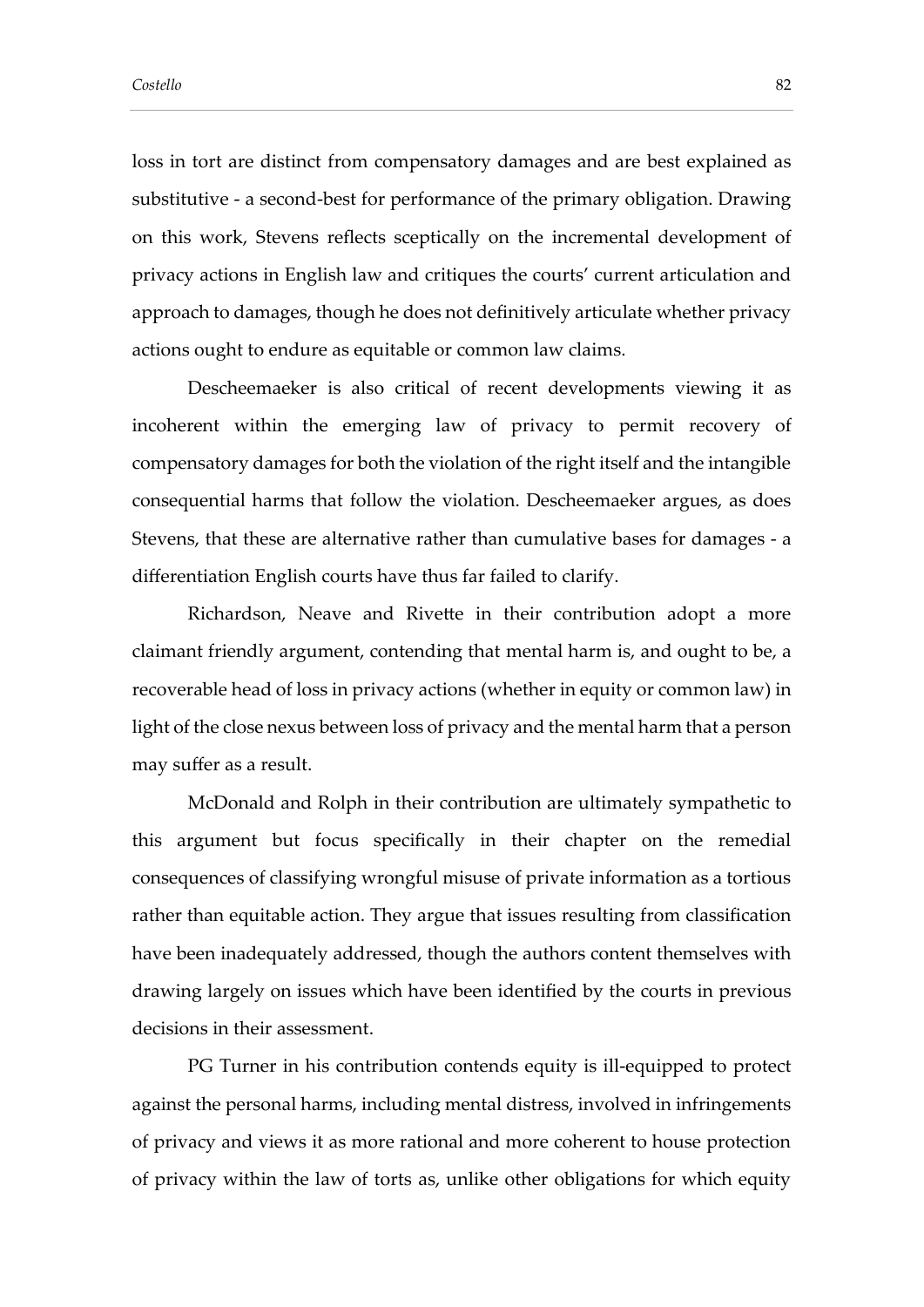furnishes compensation, the interests at the heart of an entitlement to privacy are fully serviceable at common law. Thus, while equity could intervene in appropriate cases to grant relief in aid of a party's common law rights, through an injunction for example, damages at common law adequately remedy the wrongs litigated.

Katy Barnett's chapter considers the contentious question of what role gain-based remedies do and should play in English and Australian privacy actions. Barnett argues it is preferable for privacy to be protected as a standalone tort but that this should not bar gain-based relief, specifically an account of profits, despite the equitable origins of such remedies arguing that coherence and a concern for deterring profit driven breaches support the availability of a disgorgement remedy.

Rodger Haines in his chapter examines remedies under the 1993 New Zealand Privacy Act which has endured without review at a senior court level since its passage. The Act permits recovery of damages for pecuniary loss, loss of benefit, humiliation, loss of dignity and injury to feelings and, as Haines notes, it is not self-evident there is presently a need for a review of the Act. Indeed, Haines cautions that a new, over-prescriptive interpretation of the Act or an overenthusiastic formulation of guidelines for awards could frustrate the intended flexibility of such statutory provisions.

Normann Witzleb, in the final contribution which considers damages, considers the remedies provided by law in Australia in the absence of a recognised right to privacy in that jurisdiction. In the absence of a general cause of action for the invasion of privacy Witzleb notes the complaints process under the Privacy Act remains an important avenue for the protection of informational privacy through conciliation as well as through determinations under section 52 of the Act.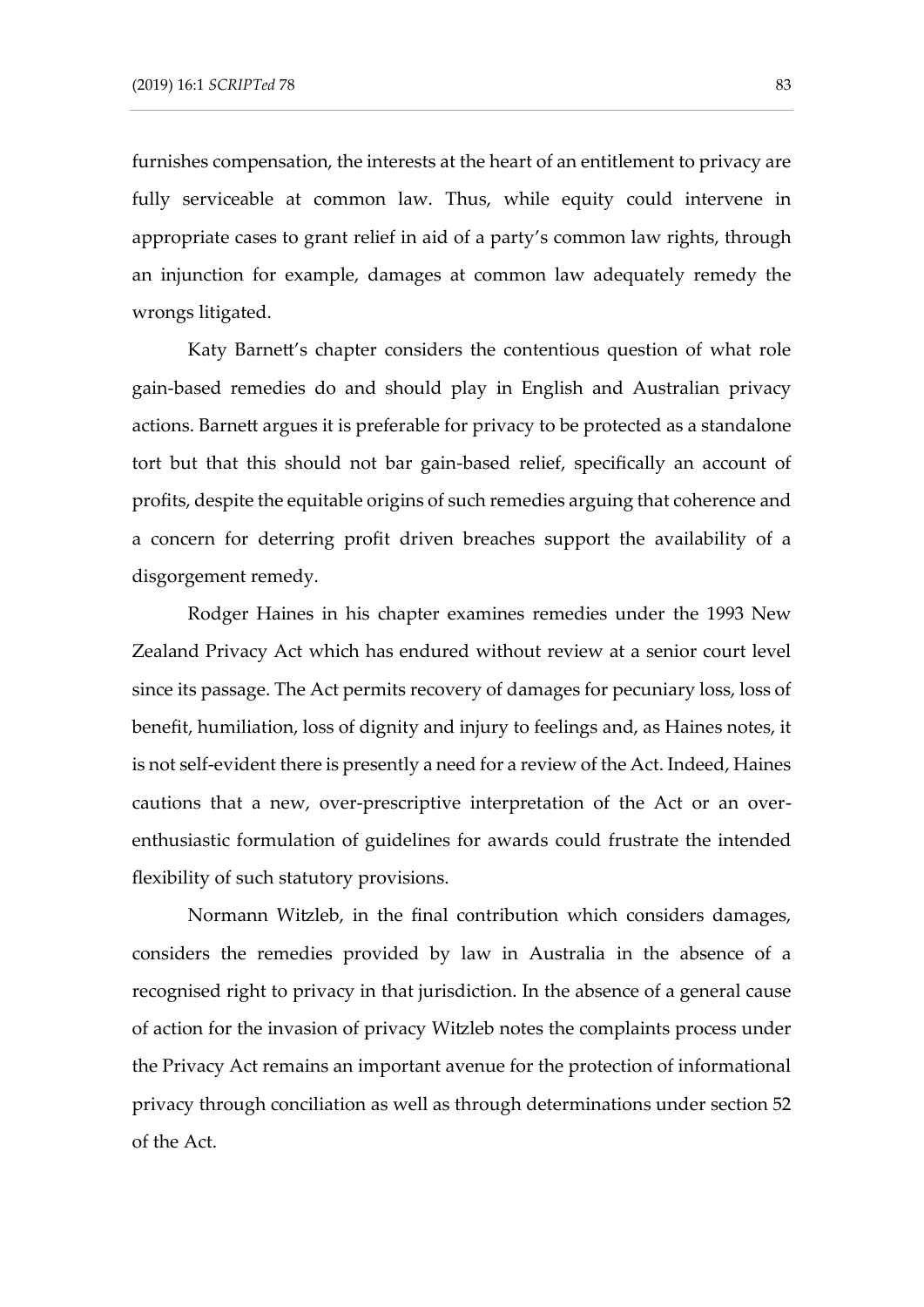The author examines the approach to remedies under s. 52 which he notes has been shaped by a small number of cases as well as the expansive jurisprudence of federal anti-discrimination laws in alignment with which the Commissioner has calculated quantum in privacy cases. In line with such awards, damages in Australia remain conservative, ranging between \$1,500 - \$20,000. The author notes that while this is not objectionable, many complainants remain unable to establish to the satisfaction of the Commissioner that a reduction in income or profit following an interference with privacy has occurred. In conclusion Witzleb calls for an approach which appreciates the difficulty of establishing such losses and their causal link to the privacy interference.

#### **2 Apologies and Corrections**

The consideration of apologies and corrections is largely limited to Robyn Carroll's contribution to the volume, which focuses on two of the proposals contained in the Australian Law Reform Commission's '*Serious Invasions of Privacy in the Digital Era Final Report*.' The first proposal is for the creation of a method by which courts might take account of apologies and corrections as factors in the assessment of damages, an uncontroversial proposal, consistent with the mechanisms available in comparable torts such as defamation.

The second proposal suggests courts be conferred with the power to order a defendant to apologise or order the publication of a correction where false private information has been published. Carroll draws support from the fact that apologies and corrections have a well-recognised role in the settlement of defamation claims and assessments of damages at common law.